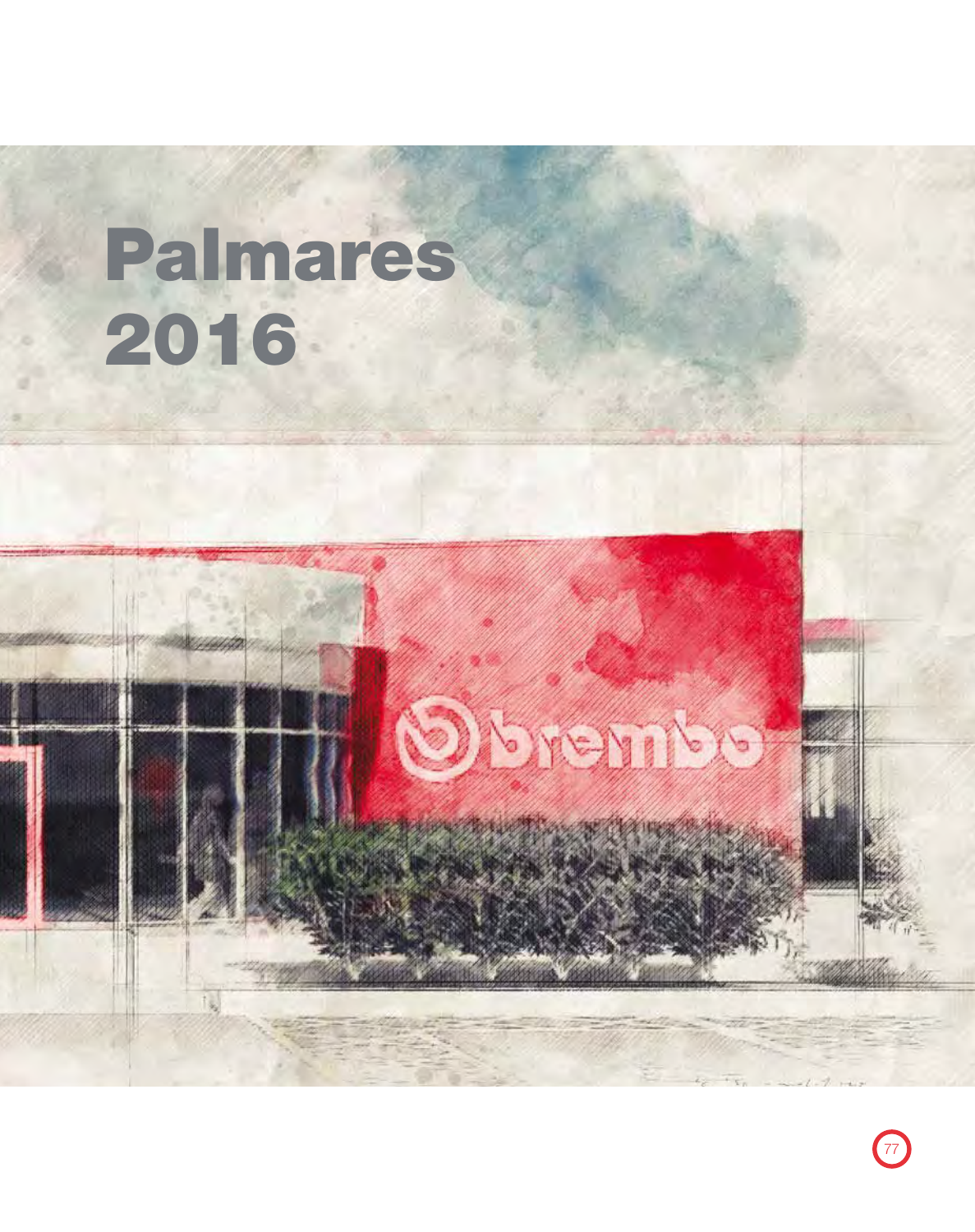# BREMBO Sistemi frenanti

## AUTO

#### Campionati "ruote aperte"

| Nico Rosberg - Mercedes AMG Petronas Motorsport's |
|---------------------------------------------------|
| Mercedes AMG Petronas Motorsport's                |
|                                                   |
| Pierre Gasly - Prema Racing                       |
| Prema                                             |
|                                                   |
| Charles Leclerc - ART Grand Prix                  |
| ART                                               |
|                                                   |
| Alexander Rossi - Andretti Autosport Honda        |
|                                                   |
| Lance Stroll - Prema Powerteam                    |
| Prema Powerteam                                   |
|                                                   |
| Simon Pagenaud - #22 Team Penske                  |
| <b>Team Penske</b>                                |
|                                                   |
| Tom Dillmann - AVF                                |
| Arden Motorsport                                  |
|                                                   |
| Yuji Kunimoto - Team P.mu/Cerumo-Inging           |
| P.mu/Cerumo-Inging                                |
|                                                   |
| Kenta Yamashita - Team Tom's                      |
| Tom's                                             |
|                                                   |



La nuova fonderia di ghisa a Homer (Michigan).

78